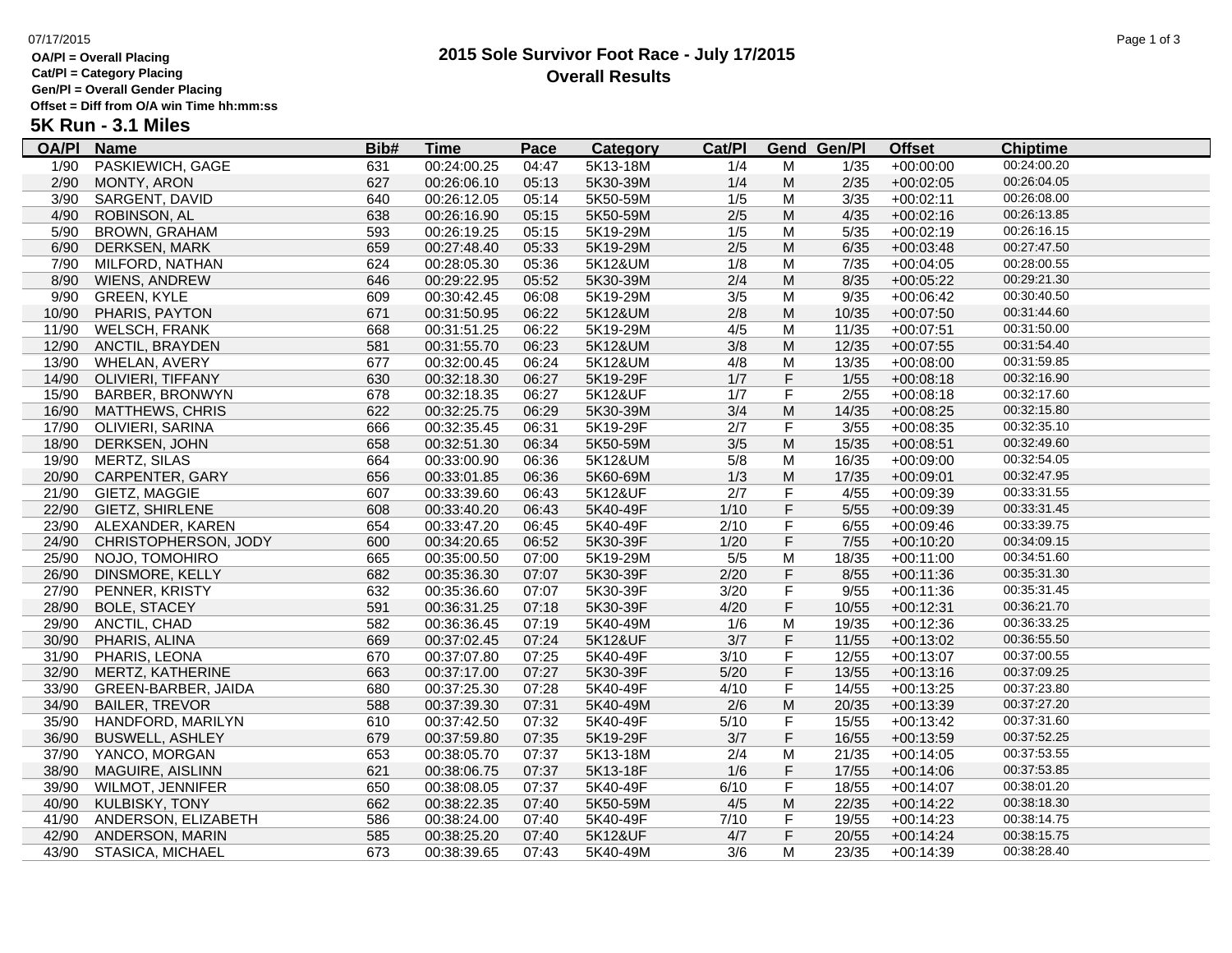### **OA/Pl = Overall Placing**

**Cat/Pl = Category Placing**

### **Gen/Pl = Overall Gender Placing**

**Offset = Diff from O/A win Time hh:mm:ss**

# **5K Run - 3.1 Miles**

| <b>OA/PI</b> | <b>Name</b>              | Bib# | <u>Time</u> | Pace  | <b>Category</b> | Cat/Pl |                | <b>Gend Gen/Pl</b> | <b>Offset</b> | <b>Chiptime</b> |
|--------------|--------------------------|------|-------------|-------|-----------------|--------|----------------|--------------------|---------------|-----------------|
| 44/90        | SAJE, ANDREW             | 639  | 00:38:47.85 | 07:45 | 5K40-49M        | 4/6    | M              | 24/35              | $+00:14:47$   | 00:38:35.55     |
| 45/90        | MORRIS, CASEY            | 628  | 00:39:43.80 | 07:56 | 5K30-39F        | 6/20   | F              | 21/55              | $+00:15:43$   | 00:39:33.85     |
| 46/90        | MILFORD, SADY            | 625  | 00:40:03.70 | 08:00 | 5K13-18F        | 2/6    | F              | 22/55              | $+00:16:03$   | 00:39:59.00     |
| 47/90        | BLAKEY, KENNEDY          | 590  | 00:40:04.25 | 08:00 | 5K13-18F        | 3/6    | F.             | 23/55              | $+00:16:04$   | 00:39:59.80     |
| 48/90        | <b>BAILER, TORI</b>      | 587  | 00:40:06.00 | 08:01 | 5K30-39F        | 7/20   | F              | 24/55              | $+00:16:05$   | 00:39:54.35     |
| 49/90        | <b>BONHAM, ELI</b>       | 592  | 00:40:13.30 | 08:02 | 5K12&UM         | 6/8    | M              | 25/35              | $+00:16:13$   | 00:40:09.75     |
| 50/90        | <b>BROWN, REECE</b>      | 596  | 00:40:13.30 | 08:02 | 5K13-18M        | 3/4    | M              | 26/35              | $+00:16:13$   | 00:40:10.60     |
| 51/90        | <b>BROWN, NAOMI</b>      | 595  | 00:40:13.35 | 08:02 | 5K12&UF         | $5/7$  | F              | 25/55              | $+00:16:13$   | 00:40:11.30     |
| 52/90        | FRIESEN, IVY             | 661  | 00:40:18.75 | 08:03 | 5K19-29F        | 4/7    | F              | 26/55              | $+00:16:18$   | 00:40:11.00     |
| 53/90        | <b>BURKE, SIMON</b>      | 655  | 00:40:18.85 | 08:03 | 5K13-18M        | 4/4    | M              | 27/35              | $+00:16:18$   | 00:40:11.50     |
| 54/90        | STANLEY, GARITY          | 641  | 00:40:23.45 | 08:04 | 5K40-49F        | 8/10   | F              | 27/55              | $+00:16:23$   | 00:40:11.95     |
| 55/90        | ROSS, ANNE               | 672  | 00:40:32.45 | 08:06 | 5K30-39F        | 8/20   | $\mathsf F$    | 28/55              | $+00:16:32$   | 00:40:20.90     |
| 56/90        | CYTKO, KYLA              | 601  | 00:40:33.20 | 08:06 | 5K30-39F        | 9/20   | F              | 29/55              | $+00:16:32$   | 00:40:27.70     |
| 57/90        | ANCTIL, CORRINA          | 583  | 00:41:19.05 | 08:15 | 5K30-39F        | 10/20  | F              | 30/55              | $+00:17:18$   | 00:41:14.75     |
| 58/90        | <b>KLASSEN, CHRISTAL</b> | 617  | 00:42:12.45 | 08:26 | 5K30-39F        | 11/20  | F              | 31/55              | $+00:18:12$   | 00:42:04.40     |
| 59/90        | FEHR, BRANDY             | 606  | 00:42:38.60 | 08:31 | 5K19-29F        | 5/7    | $\mathsf F$    | 32/55              | $+00:18:38$   | 00:42:34.15     |
| 60/90        | DAWSON, CHANTEL          | 603  | 00:43:34.40 | 08:42 | 5K30-39F        | 12/20  | F              | 33/55              | $+00:19:34$   | 00:43:21.50     |
| 61/90        | HAY, CARSON              | 611  | 00:43:54.75 | 08:46 | 5K12&UM         | 7/8    | M              | 28/35              | $+00:19:54$   | 00:43:44.10     |
| 62/90        | HAY, CRAIG               | 612  | 00:43:54.95 | 08:46 | 5K30-39M        | 4/4    | M              | 29/35              | $+00:19:54$   | 00:43:43.75     |
| 63/90        | WISNIEWSKI, EVA          | 675  | 00:44:12.60 | 08:50 | 5K30-39F        | 13/20  | F              | 34/55              | $+00:20:12$   | 00:44:00.20     |
| 64/90        | KUHL, GREG               | 619  | 00:44:34.65 | 08:54 | 5K60-69M        | 2/3    | M              | 30/35              | $+00:20:34$   | 00:44:31.75     |
|              | 65/90 STOBBE, SAVINE     | 644  | 00:45:12.25 | 09:02 | 5K12&UF         | 6/7    | F              | 35/55              | $+00:21:12$   | 00:36:09.70     |
| 66/90        | STOBBE, NADIA            | 642  | 00:45:14.40 | 09:02 | 5K12&UF         | 7/7    | F              | 36/55              | $+00:21:14$   | 00:36:42.20     |
| 67/90        | OCZKOWSKI, ALEXANDRA     | 629  | 00:46:02.65 | 09:12 | 5K13-18F        | 4/6    | F              | 37/55              | $+00:22:02$   | 00:45:59.10     |
| 68/90        | ANCTIL, JOLIE            | 584  | 00:46:19.90 | 09:15 | 5K30-39F        | 14/20  | F              | 38/55              | $+00:22:19$   | 00:46:16.35     |
| 69/90        | DAVIDSON, CHRIS          | 602  | 00:46:26.20 | 09:17 | 5K50-59F        | 1/4    | $\mathsf F$    | 39/55              | $+00:22:25$   | 00:46:23.15     |
| 70/90        | HANDFORD, KIZZY          | 681  | 00:46:26.50 | 09:17 | 5K50-59F        | 2/4    | F              | 40/55              | $+00:22:26$   | 00:46:23.25     |
| 71/90        | PLOSZ, BRENDAN           | 633  | 00:46:45.60 | 09:21 | 5K40-49M        | 5/6    | M              | 31/35              | $+00:22:45$   | 00:46:32.50     |
| 72/90        | <b>BROWN, MANDEE</b>     | 594  | 00:46:47.20 | 09:21 | 5K30-39F        | 15/20  | F              | 41/55              | $+00:22:46$   | 00:46:41.10     |
| 73/90        | MERRIMAN, JOANNE         | 623  | 00:47:06.10 | 09:25 | 5K30-39F        | 16/20  | $\mathsf F$    | 42/55              | $+00:23:05$   | 00:46:53.75     |
| 74/90        | BEZOOYEN, BRITNI         | 589  | 00:47:17.25 | 09:27 | 5K13-18F        | 5/6    | F              | 43/55              | $+00:23:17$   | 00:47:13.70     |
| 75/90        | RINALDI, JERRY           | 637  | 00:47:27.95 | 09:29 | 5K60-69M        | 3/3    | M              | 32/35              | $+00:23:27$   | 00:47:14.00     |
| 76/90        | <b>WIENS, CHARMAINE</b>  | 648  | 00:48:24.00 | 09:40 | 5K40-49F        | 9/10   | F              | 44/55              | $+00:24:23$   | 00:39:17.80     |
| 77/90        | STOBBE, RICHARD          | 643  | 00:48:24.15 | 09:40 | 5K40-49M        | 6/6    | M              | 33/35              | $+00:24:23$   | 00:39:19.30     |
| 78/90        | <b>HERMAN, NICHOLE</b>   | 613  | 00:48:35.25 | 09:42 | 5K30-39F        | 17/20  | F              | 45/55              | $+00:24:35$   | 00:48:29.10     |
| 79/90        | KOEVOET, PAULA           | 618  | 00:48:37.95 | 09:43 | 5K40-49F        | 10/10  | F              | 46/55              | $+00:24:37$   | 00:48:32.10     |
| 80/90        | <b>WHELAN, AUSTIN</b>    | 676  | 00:48:57.75 | 09:47 | 5K12&UM         | 8/8    | М              | 34/35              | $+00:24:57$   | 00:48:57.25     |
| 81/90        | <b>WHELAN, KAREN</b>     | 645  | 00:48:59.15 | 09:47 | 5K30-39F        | 18/20  | F.             | 47/55              | $+00:24:58$   | 00:48:52.35     |
| 82/90        | DELAUW, DIANE            | 604  | 00:49:27.35 | 09:53 | 5K50-59F        | 3/4    | $\overline{F}$ | 48/55              | $+00:25:27$   | 00:49:20.85     |
| 83/90        | MITCHELL, KADIE          | 626  | 00:49:32.50 | 09:54 | 5K13-18F        | 6/6    | $\mathsf F$    | 49/55              | $+00:25:32$   | 00:49:19.00     |
| 84/90        | FORGET, KYLEE            | 660  | 00:49:34.10 | 09:54 | 5K30-39F        | 19/20  | F              | 50/55              | $+00:25:33$   | 00:49:24.95     |
| 85/90        | SAGREFENA, ALYCIA        | 667  | 00:49:39.00 | 09:55 | 5K19-29F        | 6/7    | F              | 51/55              | $+00:25:38$   | 00:49:29.70     |
| 86/90        | DEBOER, MEGAN            | 657  | 00:49:39.90 | 09:55 | 5K30-39F        | 20/20  | F              | 52/55              | $+00:25:39$   | 00:49:30.90     |
|              |                          |      |             |       |                 |        |                |                    |               |                 |

#### **2015 Sole Survivor Foot Race - July 17/2015** 07/17/2015 Page 2 of 3 **Overall Results**